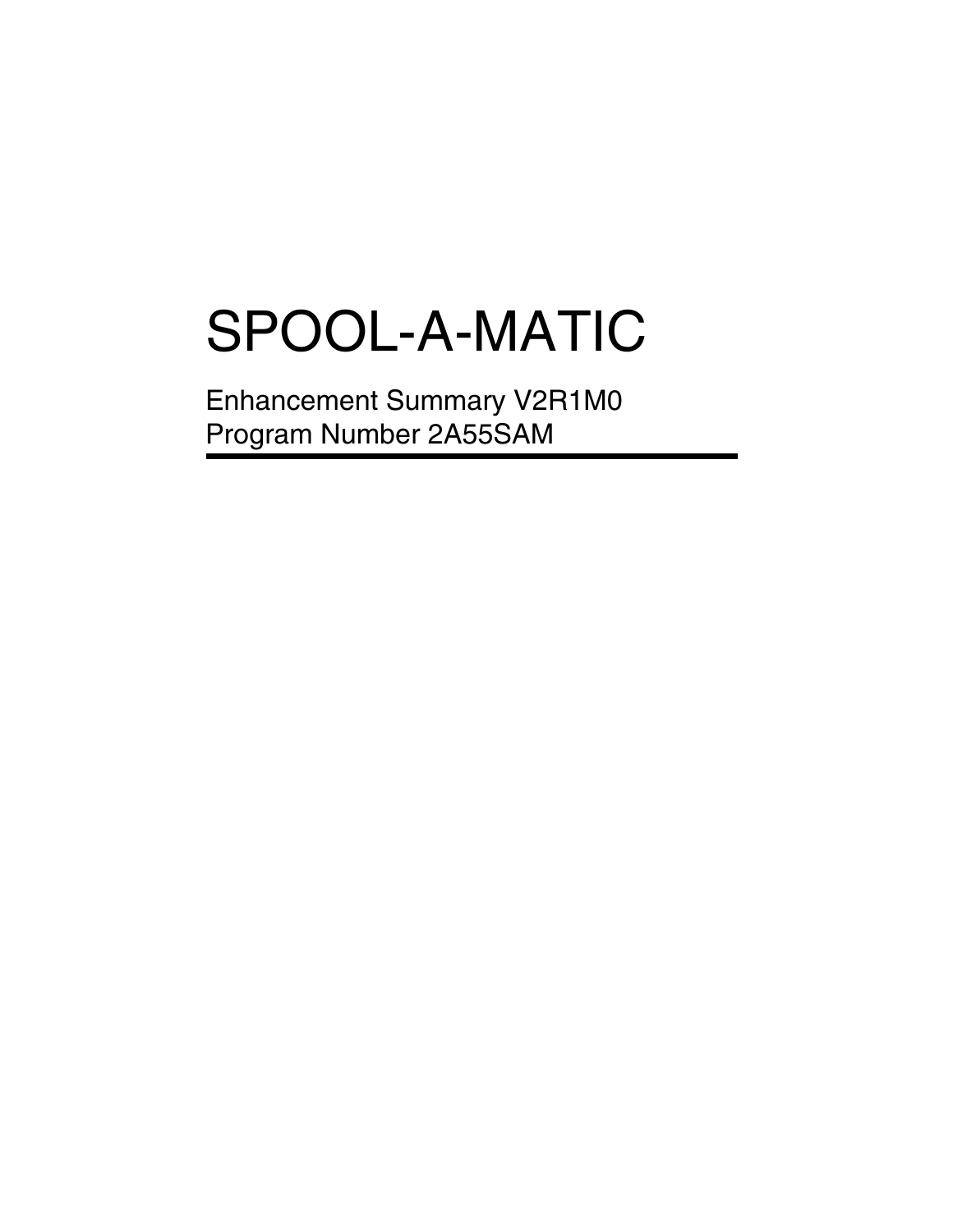**Tenth Edition (January 2007)**



809 W Howe St Seattle, WA 98119 United States of America

Phone: (206) 284-5078 E-mail: support@gumbo.com Web: www.gumbo.com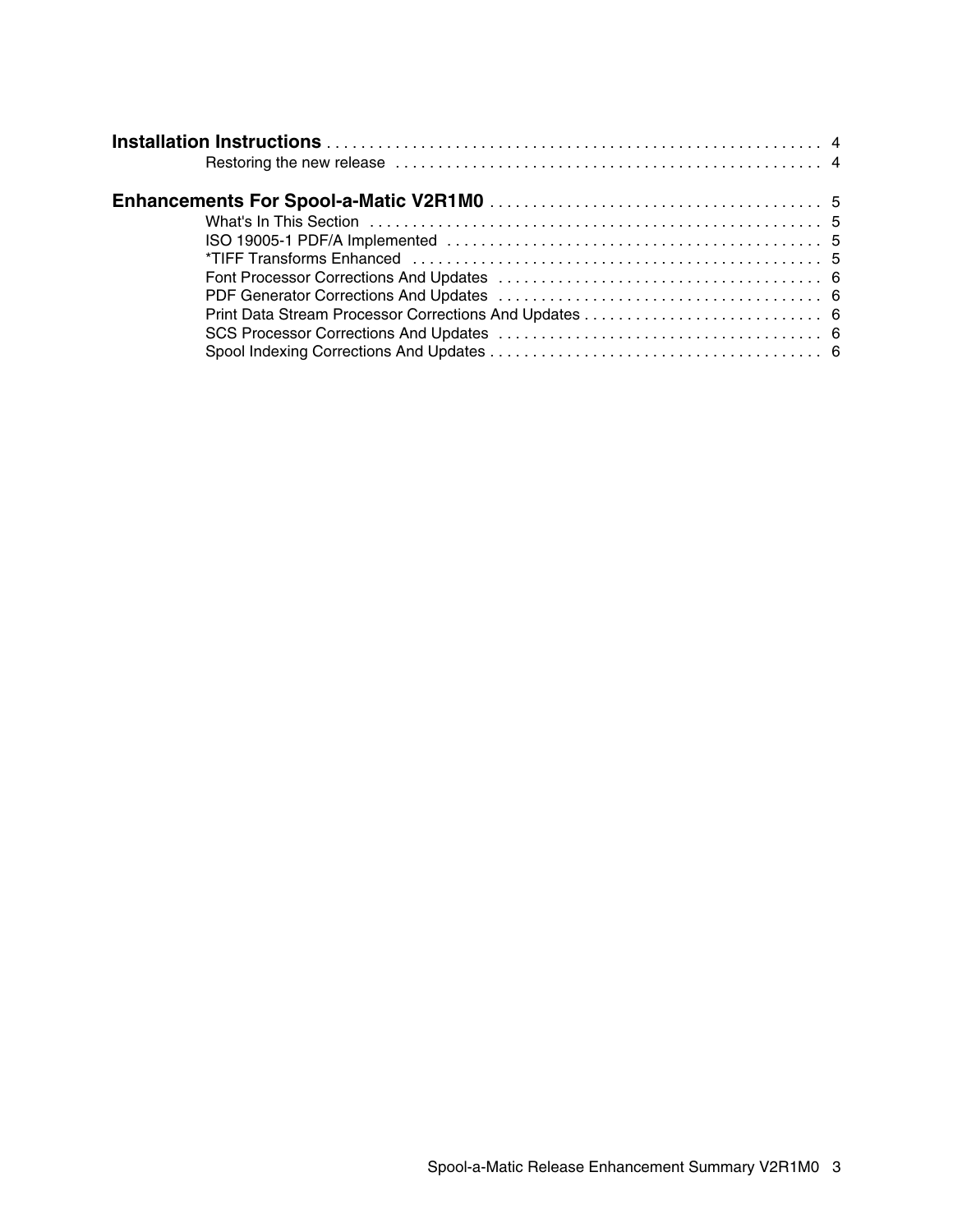# **Installation Instructions**

#### **Restoring the new release**

Read the Enhancement Summary to determine if any changes affect your installation.

Follow these instructions to install Spool-a-Matic V2R1M0 on your iSeries Server:

- **Note:** If you have downloaded this software from the web, instructions specific to installing from the download can be found in the file "readme.htm" which is included in the download.
- 1. Sign on to the system as the security officer (QSECOFR).
- 2. Verify that your machine is at i5/OS V5R3M0 or later by running:

DSPDTAARA DTAARA(QGPL/QSS1MRI)

- **Note:** If you are running a version of i5/OS earlier than V5R3M0 you can not install Spool-a-Matic V2R1M0 on your machine. You must install an earlier version of Spool-a-Matic or upgrade the operating system.
- 3. Verify that user domain objects are allowed in the libraries SPLAMATIC and QSRV, by running:

WRKSYSVAL SYSVAL(QALWUSRDMN)

Take option 5 to display the value. If the value is not \*ALL, use option 2 to add libraries SPLAMATIC and QSRV to the list of libraries where user domain objects are allowed.

4. Insure that i5/OS will be able to verify the signatures that we apply to our product's objects by installing our Signing Certificate and Root CA Certificate using Digital Certificate Manager. Alternately, insure that signature verification will not prevent the restore operation by running:

WRKSYSVAL SYSVAL(QVFYOBJRST)

Take option 5 to display the value. If the value is 3 or higher, use option 2 to temporarily change the value to 1.

- 5. Mount the distribution media in the appropriate device.
- 6. Submit the Restore Licensed Program (RSTLICPGM) command to batch:

RSTLICPGM LICPGM(2A55SAM) DEV(device-name) LNG(2924)

- **Note:** "device-name" is the device the media was mounted on and is usually OPT01. **Note:** You may receive message CPA3DE4 "Directory not registered. (C G)" (three times). If so, take option "G".
- 7. Enter your permanent authorization code.
- 8. Determine which PTFs were included on the media by entering the following command:

DSPPTF LICPGM(2A55SAM)

9. Visit www.gumbo.com to determine if newer PTFs are available.

4 **©** Copyright Gumbo Software, Inc. 2007.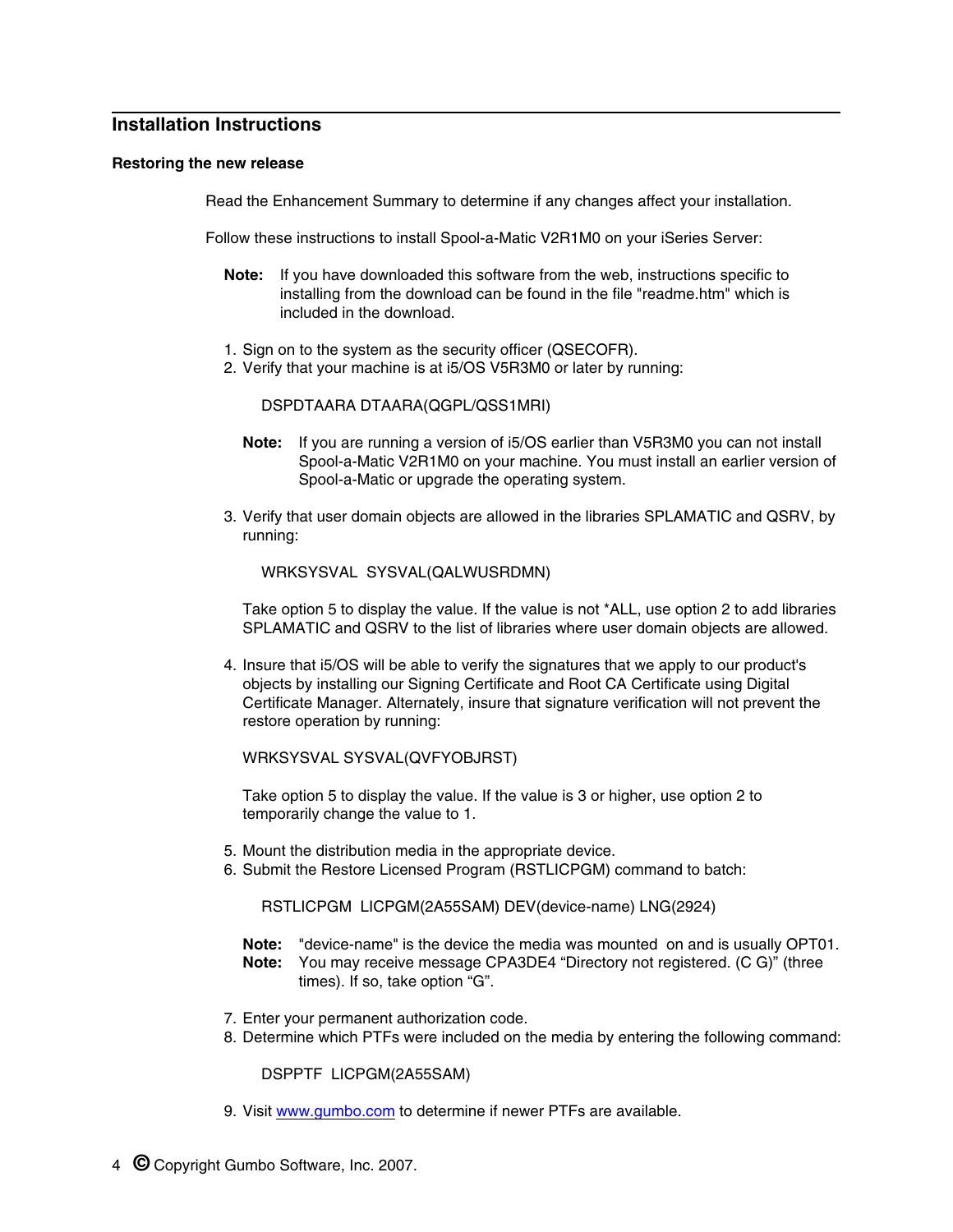# **Enhancements For Spool-a-Matic V2R1M0**

## **What's In This Section**

This section provides information on Spool-a-Matic enhancements for the current release, notes any customer code implications, and describes where to find more information when applicable.

# **ISO 19005-1 PDF/A Implemented**

ISO (the International Organization for Standardization) 19005-1 specifies a restricted format for long-term electronic document preservation based on Adobe's PDF and known as PDF/A which has been implemented as new transforms. To access conversions to PDF/A you specify a slightly different transform name For example, to create PDF/A for the transform \*PDFLETTER you specify \*PDFALETTER instead. For \*PDFA4, \*PDFAA4, etc. There are 2 exceptions: Use \*PDFALTRLGL and \*PDFALGLLTR for \*PDFLETTERLEGAL and \*PDFLEGALLETTER respectively. The new transforms are:

| *PDFALETTER   | Use PDF/A Adobe Portable Document Format conversion with a page                |
|---------------|--------------------------------------------------------------------------------|
|               | size of $8.5" \times 11"$ .                                                    |
| *PDFALEGAL    | Use PDF/A Adobe Portable Document Format conversion with a page                |
|               | size of $8.5" \times 14"$ .                                                    |
|               | *PDFASTATEMENT Use PDF/A Adobe Portable Document Format conversion with a page |
|               | size of $5.5" \times 8.5"$ .                                                   |
| *PDFAEXCUTIVE | Use PDF/A Adobe Portable Document Format conversion with a page                |
|               | size of 7.25" x 10.5".                                                         |
| *PDFALEDGER   | Use PDF/A Adobe Portable Document Format conversion with a page                |
|               | size of 11" x 17".                                                             |
| *PDFAA3       | Use PDF/A Adobe Portable Document Format conversion with a page                |
|               | size of A3.                                                                    |
| *PDFAA4       | Use PDF/A Adobe Portable Document Format conversion with a page                |
|               | size of A4.                                                                    |
| *PDFAA5       | Use PDF/A Adobe Portable Document Format conversion with a page                |
|               | size of A5.                                                                    |
| *PDFAB4       | Use PDF/A Adobe Portable Document Format conversion with a page                |
|               | size of B4.                                                                    |
| *PDFAB5       | Use PDF/A Adobe Portable Document Format conversion with a page                |
|               | size of B5.                                                                    |
| *PDFALTRLGL   | Use PDF/A Adobe Portable Document Format conversion with a page                |
|               | size of 8.5" $\times$ 11" for drawer 1 and 8.5" $\times$ 14" for drawer 2.     |
| *PDFALGLLTR   | Use PDF/A Adobe Portable Document Format conversion with a page                |
|               | size of 8.5" $\times$ 14" for drawer 1 and 8.5" $\times$ 11" for drawer 2.     |
|               |                                                                                |

# **\*TIFF Transforms Enhanced**

The \*TIFF related transforms have been enhanced. Previously \*TIFF transforms could only convert a spooled file in it's entirety. Now spooled files can be subsetted using the pagerange parameter and or split using the \*PAGDTA feature when \*TIFF transforms are specified.